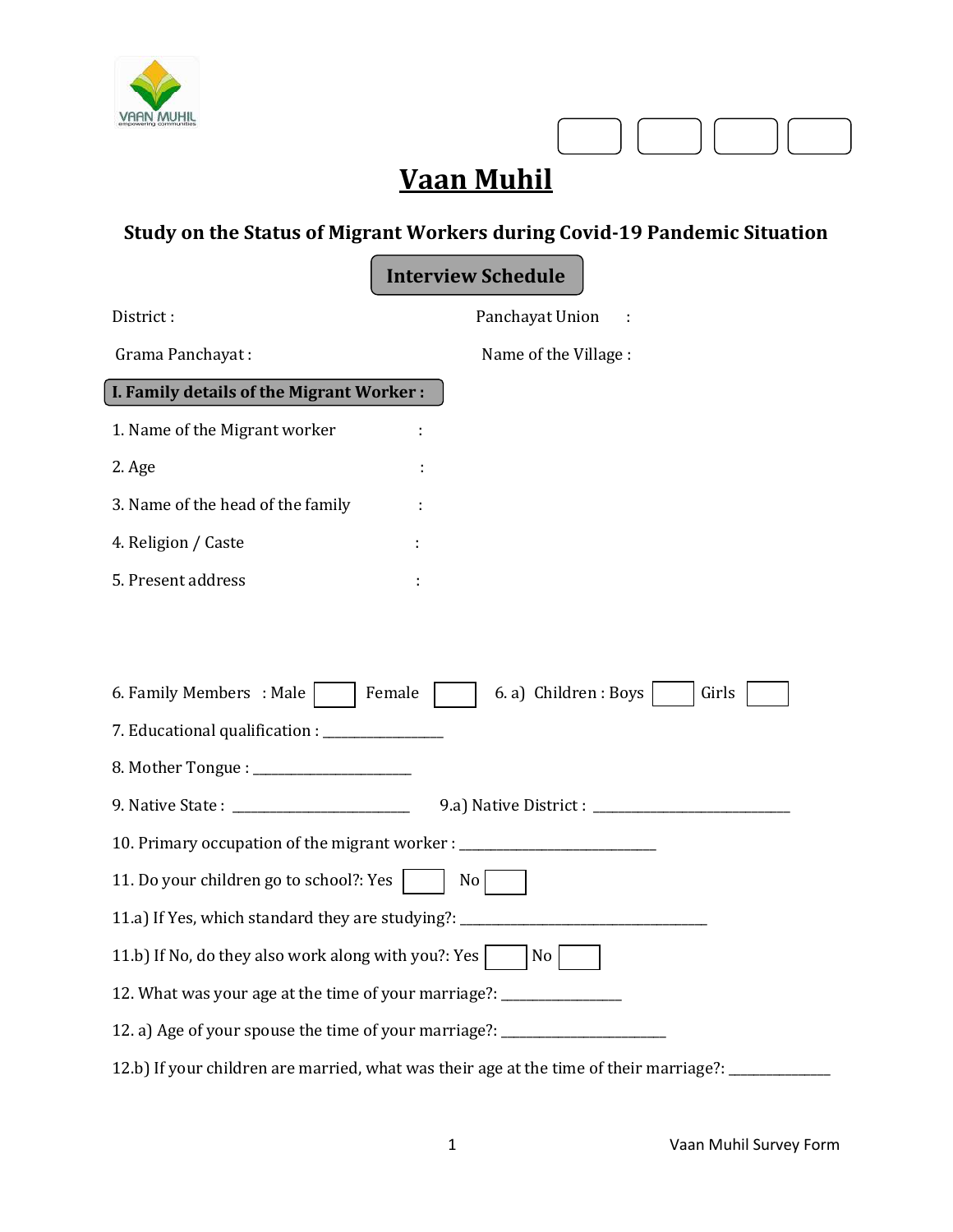

| 13. Do you have own house in your native state?: Yes<br>No                                                                                                                                                                                                                                        |
|---------------------------------------------------------------------------------------------------------------------------------------------------------------------------------------------------------------------------------------------------------------------------------------------------|
| Tiled House<br>Concrete Roof<br>13.a) If Yes, the type of your house: Thatched Roof<br><b>Colony House</b><br>Others (specify):<br>Tent                                                                                                                                                           |
| 14. How long you are working in this Company / Factory / Institution? :                                                                                                                                                                                                                           |
| 15. When did you come to Tamil Nadu? : _                                                                                                                                                                                                                                                          |
| 16. What was the push factor for you to come and working here: Poverty 1<br>Unemployment<br><b>Family Situation</b><br><b>Family Debt</b><br>Caste discrimination<br>Others (specify):                                                                                                            |
| II. Details of working place / Place of stay / ID card / Bank Pass book :                                                                                                                                                                                                                         |
| 17. Your Company / Factory / Institution / Self employed : ____                                                                                                                                                                                                                                   |
| 18. Address of your Company / Factory / Institution :                                                                                                                                                                                                                                             |
| 19. The location of your company / work place: Industrial estate<br>Shop<br>Inside the Farm<br>on the main road<br>interior street<br>20. With whom you are staying now: Single L<br>with relatives<br>$\Box$ with family<br>with my own villagers<br>Others (specify) : $\overline{\phantom{a}}$ |
| 21. Place of your stay: Factory campus<br>Separate rented house<br>Staying in company quarters                                                                                                                                                                                                    |
| 22. Does your family know about the place of your work?: Yes<br>No                                                                                                                                                                                                                                |
| 23. Does your family know about the nature of your work?: Yes<br>N <sub>0</sub>                                                                                                                                                                                                                   |
| 24. Do you have any ID card in this present address? : Yes<br>No<br>Medical card<br>24.a) If yes, Type of ID card: Aadhar<br>Ration card                                                                                                                                                          |
| Any other (specify)                                                                                                                                                                                                                                                                               |
| 25. Do you have bank passbook in this address ?: Yes<br>No                                                                                                                                                                                                                                        |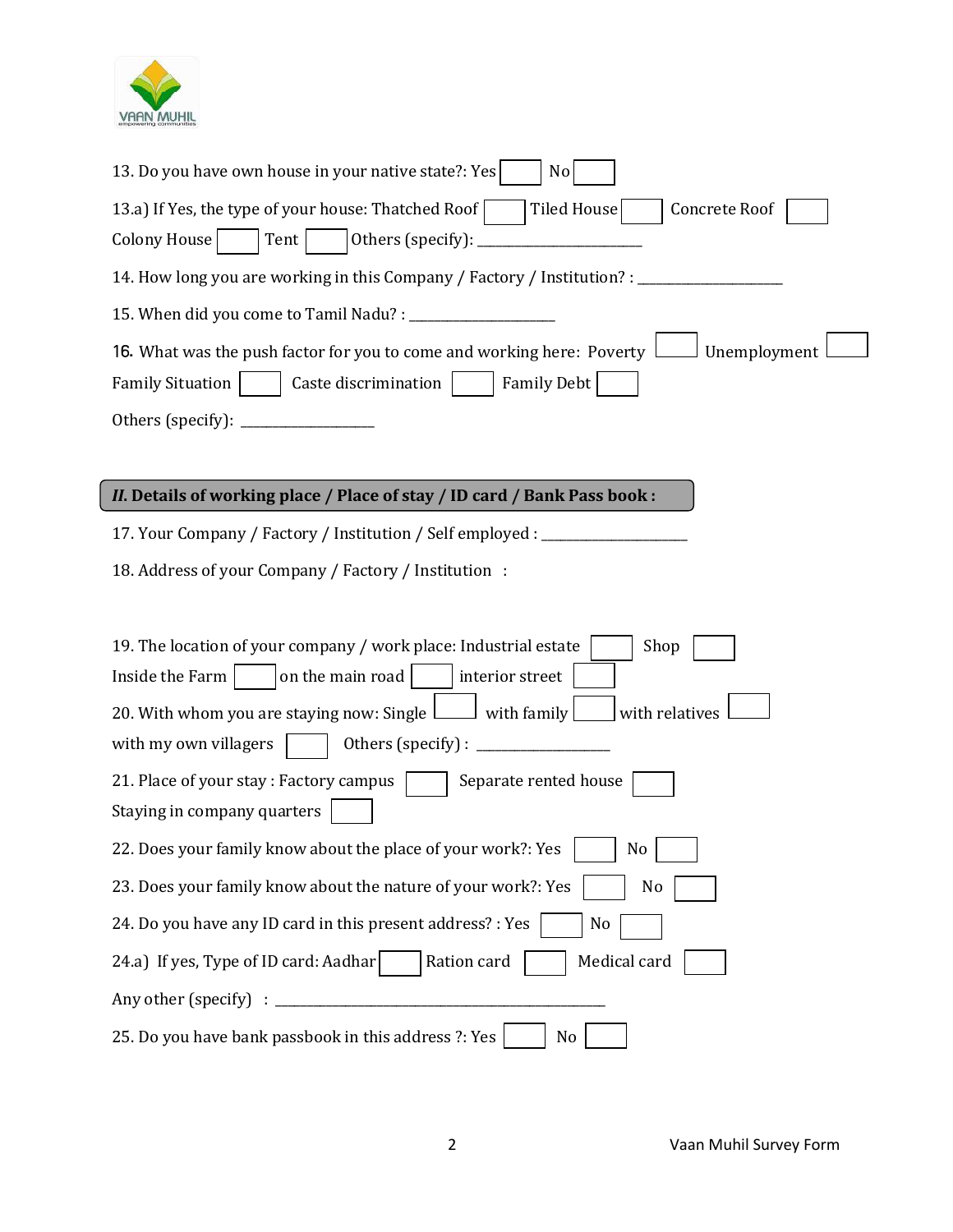

| III. Agents / Brokers / Advance amount / Registration:                                                                                                      |
|-------------------------------------------------------------------------------------------------------------------------------------------------------------|
| 26. How did you come here?: On my own<br>Through Agent<br>Through Friends<br>Advertisement                                                                  |
| 27. Did you receive any advance amount from the company / factory before coming here for work:<br>No<br>Yes                                                 |
| 28. Did the agent /broker receive money from the company for bringing you here?<br>Do no know<br>28. a) If yes, how much amount? : ___________<br>No<br>Yes |
| 29. Has the agent / broker who brought you here been registered ?:<br>Do no know<br>N <sub>o</sub><br>Yes                                                   |
| 30. Has your agent / broker been in touch with you now? : Yes<br>N <sub>0</sub>                                                                             |
|                                                                                                                                                             |
| 31. Has the agent / broker been in touch with your people in your village / areas even now? :                                                               |
| No<br>Yes                                                                                                                                                   |
|                                                                                                                                                             |
| 32. Did you register your name through any government department in your native state before<br>you come here for work?: Yes  <br>No                        |
| 32. a) If yes, through which department? : _                                                                                                                |
| 33. Have you registered your name in Tamil Nadu after you come here for work?:                                                                              |
| No<br>Yes                                                                                                                                                   |
| 33. a) If yes, in which department? :                                                                                                                       |
|                                                                                                                                                             |
| <i>IV.</i> Salaries / working hours / overtime / 0T wages / deductions:                                                                                     |
| 34. Was there a contract / agreement given to you by the employer when you joined the work?:                                                                |
| No<br>Yes                                                                                                                                                   |
| 34.a) If Yes, were there provisions in the contract about working hours, weekly holidays, your                                                              |
| salaries and other statutory benefits?: Yes<br>N <sub>o</sub>                                                                                               |
| 35. What is your monthly / weekly / daily salary or piece rate? :                                                                                           |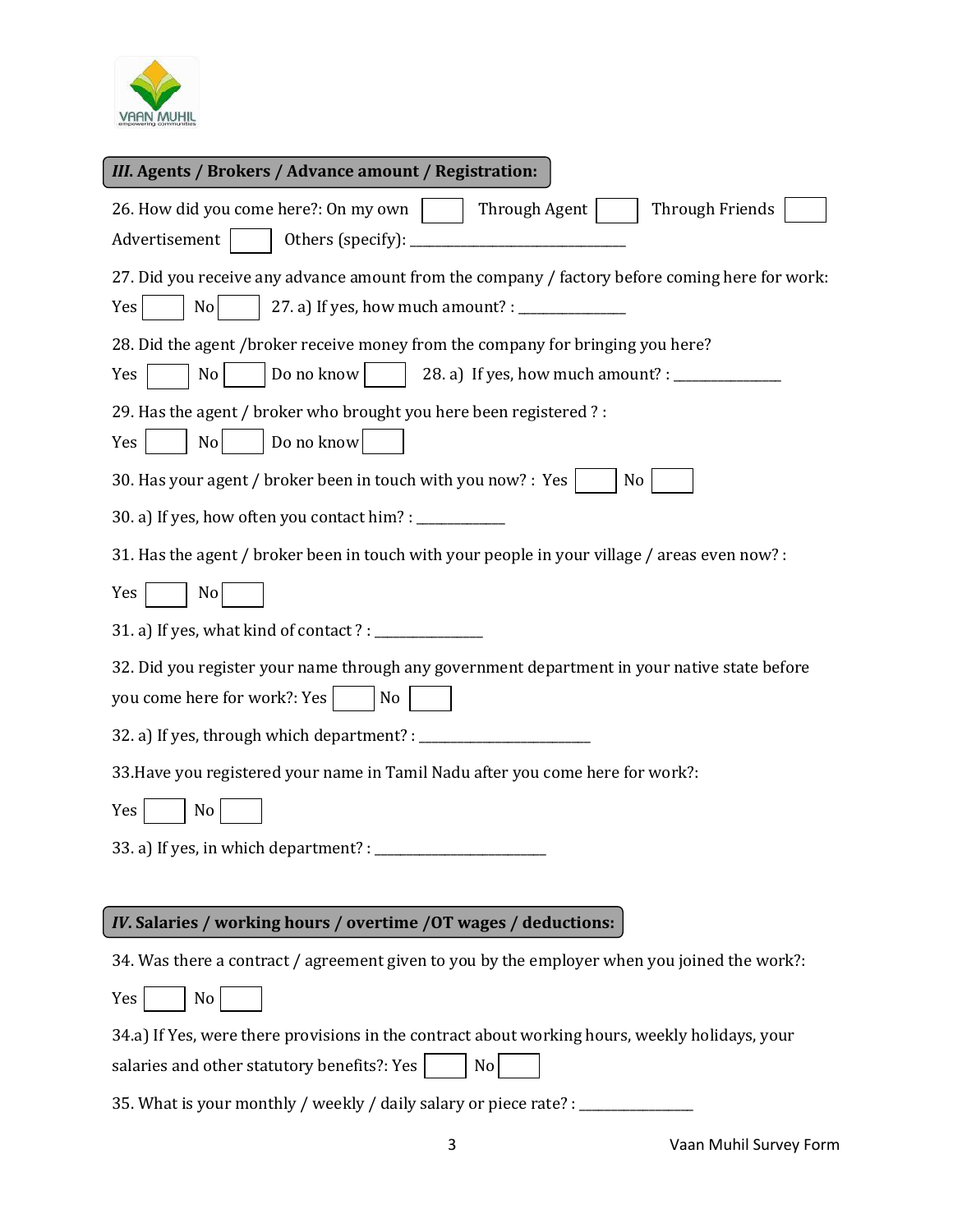

| 36. Is your salary paid to you on time? : Yes<br>N <sub>o</sub>                                                                                   |
|---------------------------------------------------------------------------------------------------------------------------------------------------|
| 36. a) If yes, which date in every month / which day in every week ?:_                                                                            |
| 37. Do you know about the statutory minimum wage fixed by the government? : Yes<br>No                                                             |
| 38. Are you paid that statutory minimum wage? : Yes<br>No                                                                                         |
| 39. What is your working hours every day? : _                                                                                                     |
| 40. How many hours you are working overtime every day?: _                                                                                         |
| 41. The duration of your lunch break / leisure every day? :                                                                                       |
| 42. Are you provided with OT wages? : Yes<br>No                                                                                                   |
|                                                                                                                                                   |
| 43. Does the company give you the OT wages along with your monthly / weekly salaries? :                                                           |
| No<br>Yes                                                                                                                                         |
| 44. If you are sent back home on any day without work from your company will you be paid full                                                     |
| wage or half wage for that day?: Yes<br>No                                                                                                        |
| 45. Is your salary paid through bank or directly to you? : Yes<br>N <sub>0</sub>                                                                  |
| 46. If no, is it paid through your broker / agent / contractor? : Yes<br>No                                                                       |
| 47. Is any amount deducted from your salary for PF? : Yes<br>Do not know<br>No                                                                    |
| 47. a) If yes, How much?:<br><u> 1980 - Jan James James James James James James James James James James James James James James James James J</u> |
| 48. Is any amount deducted from your salary for ESI? : Yes<br>Do not know<br>N <sub>0</sub>                                                       |
| 49. Are you provided with bonus and earned leave? : Yes<br>$\rm No$                                                                               |
| 50. Any other deductions from your salary? : Yes<br>No                                                                                            |
|                                                                                                                                                   |
|                                                                                                                                                   |
| 51. Is salary slip given to the employees?: Yes<br>No                                                                                             |
| 52. Do you have any proof to show that your PF / ESI amount is paid ? : Pay slip<br>ESI card                                                      |
| PF UAN number<br>Others (specify): ________                                                                                                       |
| 53. Have you verified this online ?: Yes<br>Do not know<br>N <sub>0</sub>                                                                         |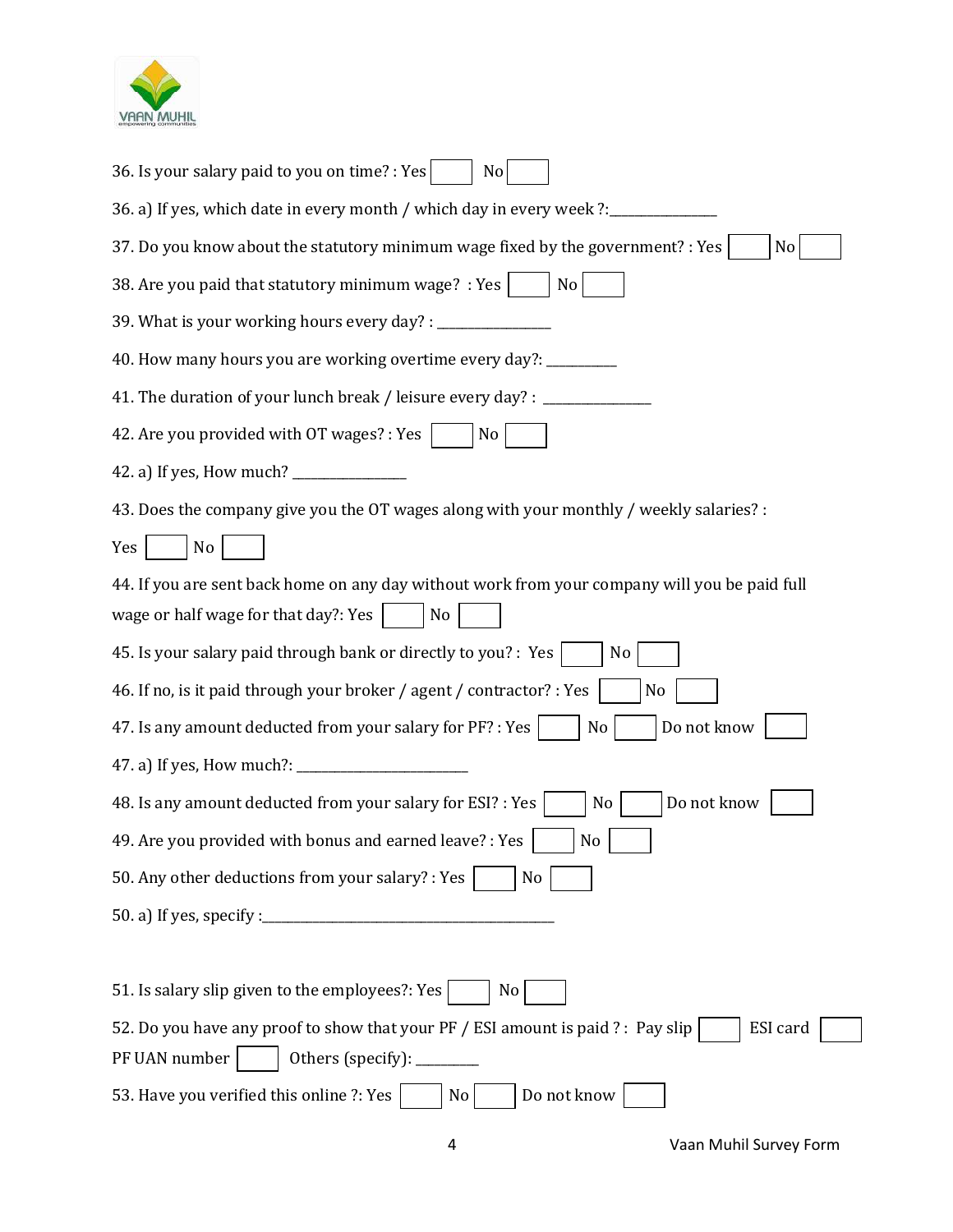

| 54. If an amount for your E.S.I / P.F has been deducted, from your salary, from which date? :              |
|------------------------------------------------------------------------------------------------------------|
| From the date of joining<br>After two or 3 months<br>Very recently (specify): $_{-}$                       |
| 55. Are you on roll in your company as employee? : Yes<br>Do not know<br>N <sub>0</sub>                    |
| 56. If no, are you working as contract labourer? : Yes<br>No                                               |
| Do not know<br>57. Has your contractor got a license? : Yes<br>No                                          |
| 58. Have you been to E.S.I hospital? : Yes<br>No                                                           |
| 59. Has any women employee in your company got ESI / maternity benefit (six month salaries)? :             |
| Do not know<br>No<br>Yes                                                                                   |
| 60. Can you get an advance amount from your company for any emergency?: Yes<br>N <sub>0</sub>              |
| 61. If you have taken any advance in your company, how it is being deducted in your salaries?:             |
| Do not know<br>Fully<br>Partly                                                                             |
| 62. How often you send / transfer your salaries to your home?: _________________                           |
| 63. How do you send / transfer it to your home?: _                                                         |
|                                                                                                            |
| 64. Is there any mechanism in your company to communicate your grievances to the management?:<br>No<br>Yes |
| 65. Are you able to work freely in your work place? : Yes<br>No                                            |
|                                                                                                            |
| 66. Are you able to move freely outside after your working hours? : Yes<br>No                              |
| 66.a) If no, specify the reason : ____                                                                     |
| 67. Is there freedom of employment for you?: Yes<br>No                                                     |
|                                                                                                            |
| V. Working environment / Social Protection / Compensation / Leave:                                         |
| 68. Is there a safe work environment in your company? : Yes<br>No                                          |
| 68. a) If no, what type of situation / threats are there? (specify):                                       |
| 69. Is there adequate safety for women workers in your company? :                                          |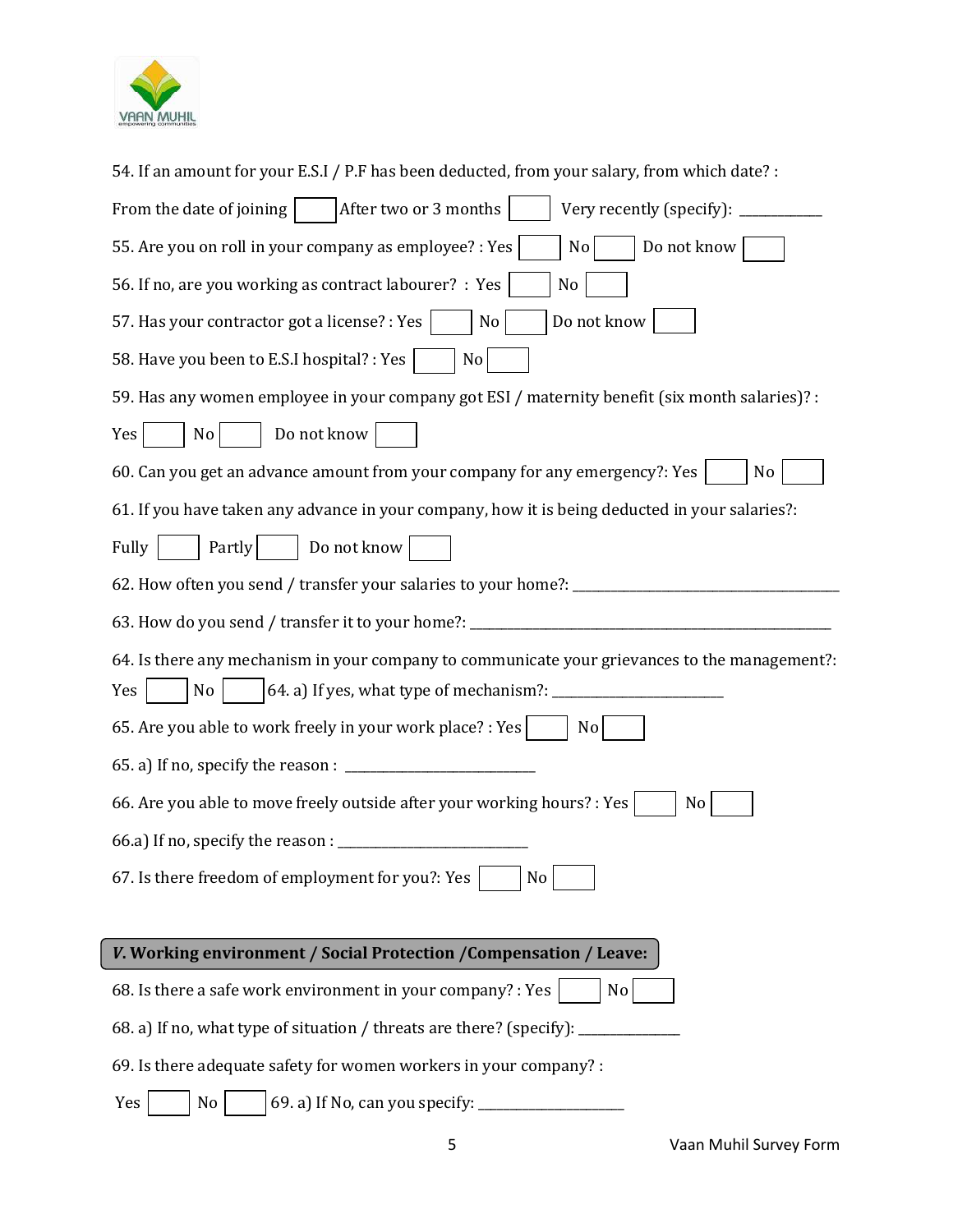

| 70. Are there enough toilet facilities in your company / work place? : Yes<br>No                                     |  |  |
|----------------------------------------------------------------------------------------------------------------------|--|--|
| 71. Are you provided with sufficient safety gears? : Yes  <br>No                                                     |  |  |
|                                                                                                                      |  |  |
| 72. If any accident occurs during the working hours, are you provided with immediate medical<br>help?: Yes<br>No     |  |  |
| Do not know<br>73. Are there first aid facilities in your work place?: Yes<br>$ $ No $ $                             |  |  |
| 74. Is there any medical insurance for you?: Yes<br>N <sub>o</sub>                                                   |  |  |
| 75. Is compensation provided to the affected employees in an accident during the course of<br>employment?: Yes<br>No |  |  |
|                                                                                                                      |  |  |
| 77. Normally in which season (months) you go home?: ____________________________                                     |  |  |
| 78. How many days of leave will you be provided, when you go home?: ____________                                     |  |  |
| 79. Do you have to work on Sunday / during holidays? : Yes  <br>N <sub>o</sub>                                       |  |  |
| 80. How many days you have to work continuously? : _____________________________                                     |  |  |
| 81. If you have to work on weekly holidays, will you be given a compensatory leave?:                                 |  |  |
| Yes<br>No                                                                                                            |  |  |
|                                                                                                                      |  |  |
| 82. Can you tell the management that you can not come for work on weekly holidays?:                                  |  |  |
| Yes<br>N <sub>o</sub>                                                                                                |  |  |
| 83. Is there any salary cut, if you take leave? : Yes<br>No                                                          |  |  |
| 84. How long you can take leave continuously?: _                                                                     |  |  |
|                                                                                                                      |  |  |
| VI. Salaries during lockdown period / Family situation / Assistance Provided to you:                                 |  |  |
| 85. Did you receive your March salary, when the lockdown was announced by the government? :                          |  |  |
| 85. a) If Yes, full month salary?: Yes<br>N <sub>o</sub><br>No<br>Yes                                                |  |  |
| 86. Did you receive your two month salary (April - May) during lockdown? : Yes<br>$\overline{N}$ o                   |  |  |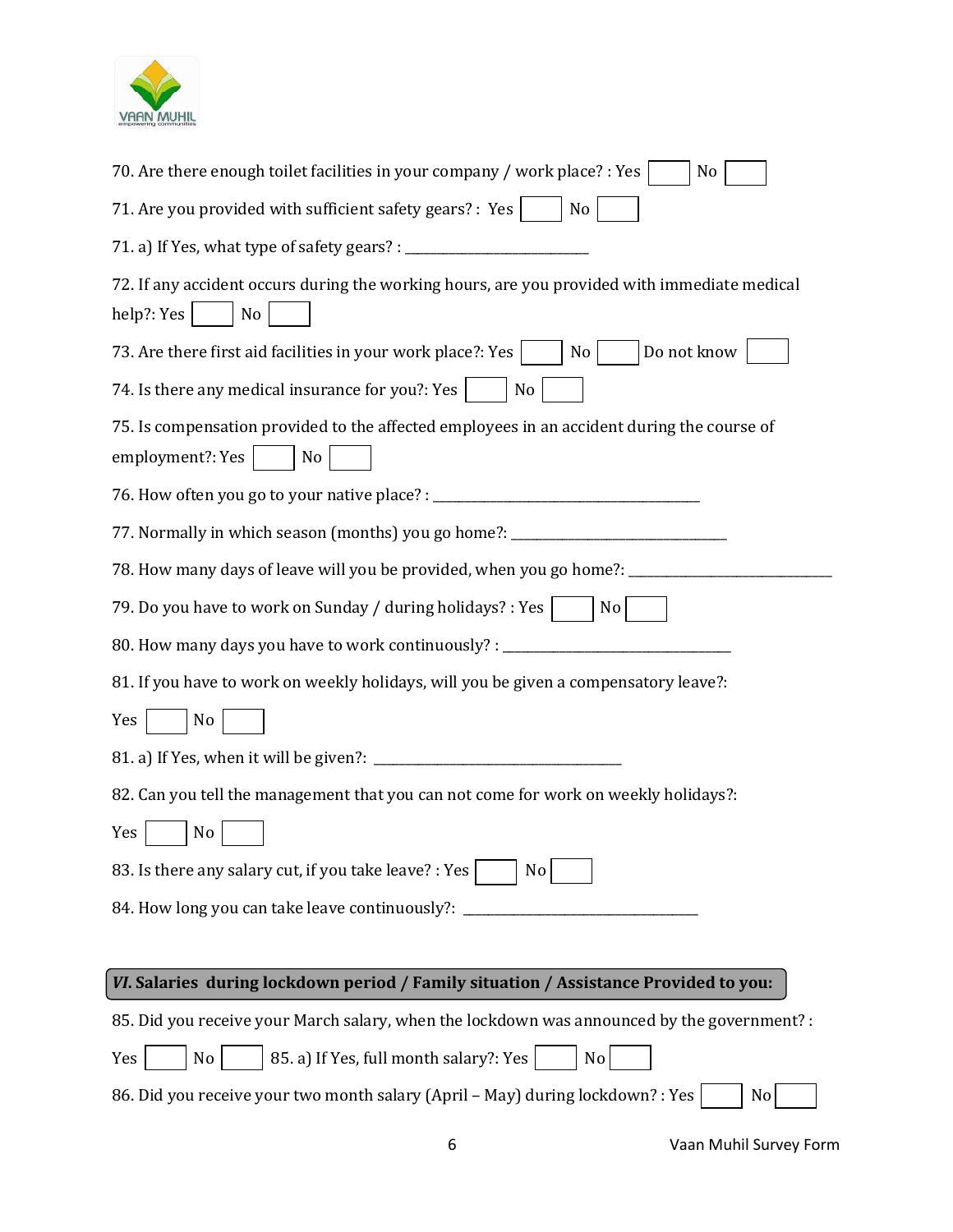

| 86. a) If Yes, full salary? : Yes<br>No                                                         |    |
|-------------------------------------------------------------------------------------------------|----|
| 87. Did you receive any assistance or cash benefits from your company during the lockdown       |    |
| period?: Yes<br>No                                                                              |    |
|                                                                                                 |    |
| 88. Did you / your family receive any support / benefits from any of the government departments |    |
| (Labour / Revenue / Social Welfare) during the lockdown period?: Yes                            | No |
| 88. a) If Yes, what type of support or benefits?:                                               |    |
| 1.<br>Food                                                                                      |    |
| 2.<br>Dry rations (through PDS)                                                                 |    |
| 3.<br>Cash assistance (Rs.1000)                                                                 |    |
| Accommodation / Shelter<br>4.                                                                   |    |
| 5.<br>Others (specify) : $\_\_$                                                                 |    |
| 89. What were the difficulties / loss you and your family faced during the lockdown period      |    |
| (prioritize):                                                                                   |    |
| Job loss<br>1.                                                                                  |    |
| 2.<br>No income                                                                                 |    |
| 3.<br>No Food (how many days)                                                                   |    |
| Additional debt<br>4.                                                                           |    |
| 5.<br>Not able to go to hospitals                                                               |    |
| Mental stress<br>6.                                                                             |    |
| Not able to take part in family functions<br>7.                                                 |    |
| Opening up TASMAC / Addiction<br>8.                                                             |    |
| 9.                                                                                              |    |
| 90. How did you face your debt burden and financial loss during the lockdown period? :          |    |
| Received additional debt<br>1.                                                                  |    |
| Mortgaged household things<br>2.                                                                |    |

- 3. Sale of household articles
- 4. Assistance from other organization and individuals
- 5. Others? (specify) : \_\_\_\_\_\_\_\_\_\_\_\_\_\_\_\_\_\_\_\_\_\_\_\_\_\_\_\_\_\_\_\_\_\_\_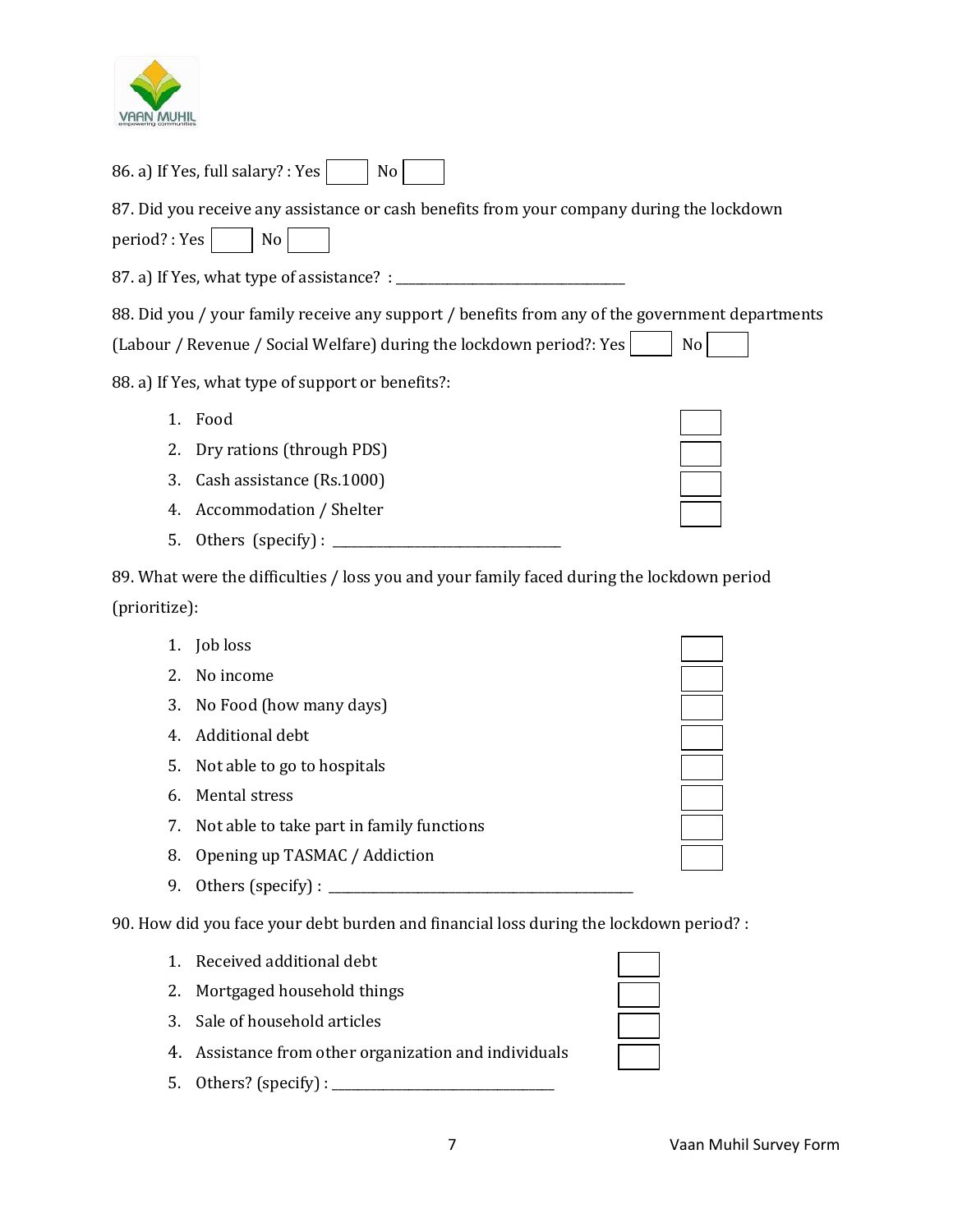

91. Did you receive any assistance from other organizations or NGO or volunteers during the  $\vert$ lockdown period? : Yes  $\vert$  | No

91. a) If Yes, what type of assistance? :

| 1. Food pockets       |  |
|-----------------------|--|
| 2. Dry rations        |  |
| 3. Cash assistance    |  |
| 4. Medical help       |  |
| 5. Others (specify) : |  |

92. Can you mention the name of the NGOs / individuals / organizations who supported you during the lockdown period? : \_\_\_\_\_\_\_\_\_\_\_\_\_\_\_\_\_\_\_\_\_\_\_\_\_\_\_\_\_\_\_\_\_\_\_\_\_\_\_\_\_\_\_\_\_\_\_\_\_\_\_\_\_\_\_\_\_\_\_\_\_\_\_\_\_\_\_\_\_\_

93. What are the key challenges your family is going to face in the post lockdown period?: (Prioritize)

| 1. Job loss                   |  |
|-------------------------------|--|
| 2. No income                  |  |
| 3. Increasing debt burden     |  |
| 4. House maintanance and rent |  |
| 5. Children's education       |  |
| 6. Medical expenses           |  |
| 7. Travel expenses            |  |
| 8. Others (specify):          |  |

## *VII***. Specific problems faced by migrant worker:**

94. As an (interstate) migrant worker, what are the problems that you faced in your work place and place of stay? :

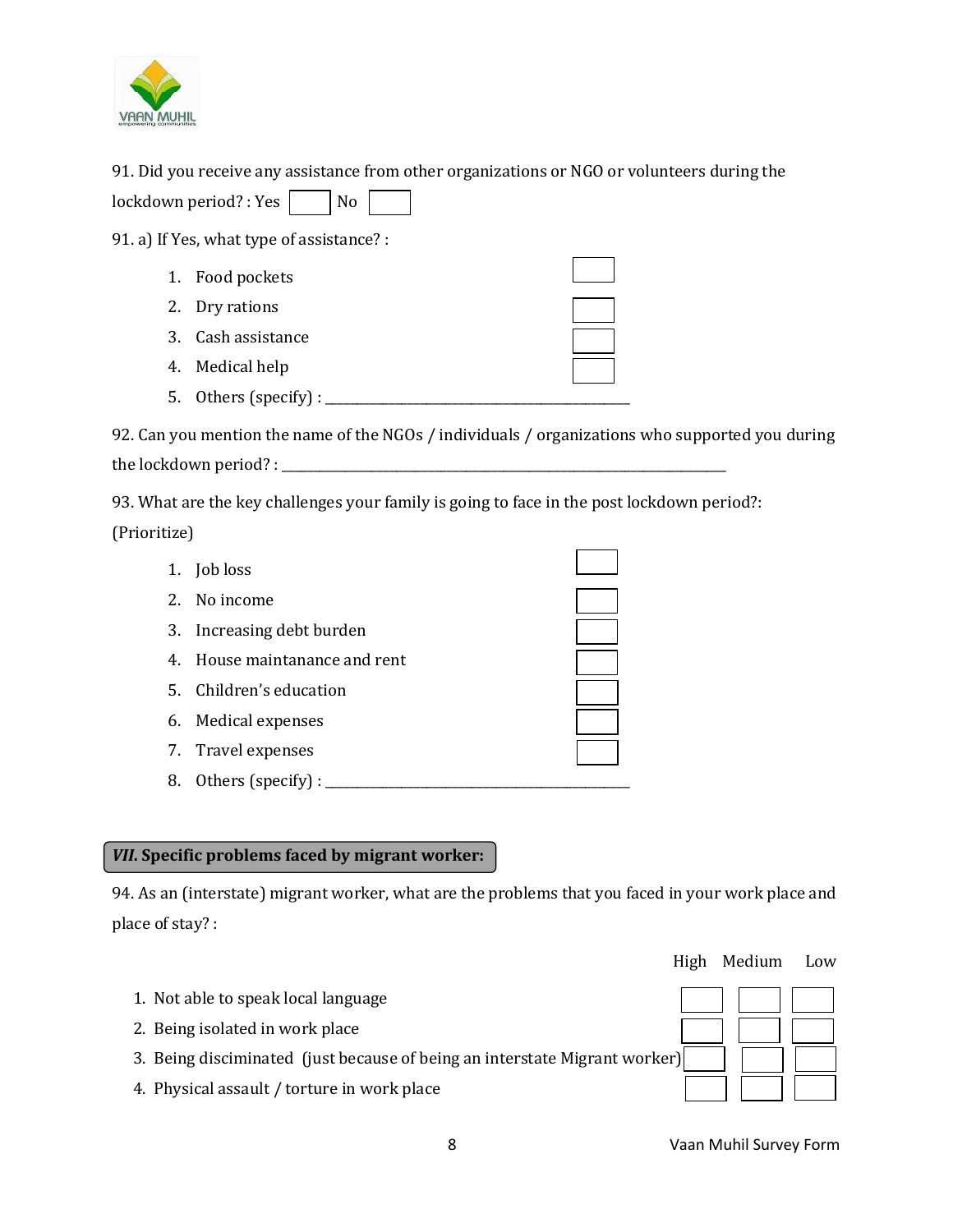

- 5. Verbal abuse in work place
- 6. Low wages (because of being an interstate Migrant worker)
- 7. No place / availability of shelter
- 8. Lack of tiolets in place of stay
- 9. Not able to freely move outside
- 10. Being looked at with prejudice in place of stay
- 11. Being discriminated in the place of stay
- 12. Physical assault and torture in place of stay
- 13. Being ill treated / verbal abuse in common places
- 14. No safety / protection for our women in place of stay
- 15. No proper education for our children
- 16. No Protection for our children
- 17. Others (specify)  $\cdot$

### *VIII***. Situation after your return to your native place**

95. Were you able to do your agri work locally? : Yes  $\vert \vert$  No

95. a) If No, specify the reason: \_\_\_\_\_\_\_\_\_\_\_\_\_\_\_\_\_\_\_\_\_\_\_\_\_\_\_\_\_\_\_\_\_\_\_\_\_\_\_

96. Were you troubled by the Police, when you tried to go to work in nearby villages? :

Yes | No

96. a) If Yes, please specify : \_\_\_\_\_\_\_\_\_\_\_\_\_\_\_\_\_\_\_\_\_\_\_\_\_\_\_\_\_\_\_\_\_\_\_\_\_\_\_\_\_\_

\_\_\_\_\_\_\_\_\_\_\_\_\_\_\_\_\_\_\_\_\_\_\_\_\_\_\_\_\_\_\_\_\_\_\_\_\_\_\_\_\_\_\_\_\_\_

97. Were you able to register yourself to go back home after the relaxation? : Yes  $\Box$  No

98. Who helped you to register for going back home during the lock down period? :

99. Did you pay any amount for the registration? : Yes  $\vert \vert$  No

100. Any positive changes in your life / in your family after your coming to work here?:

 $Yes \mid$  No